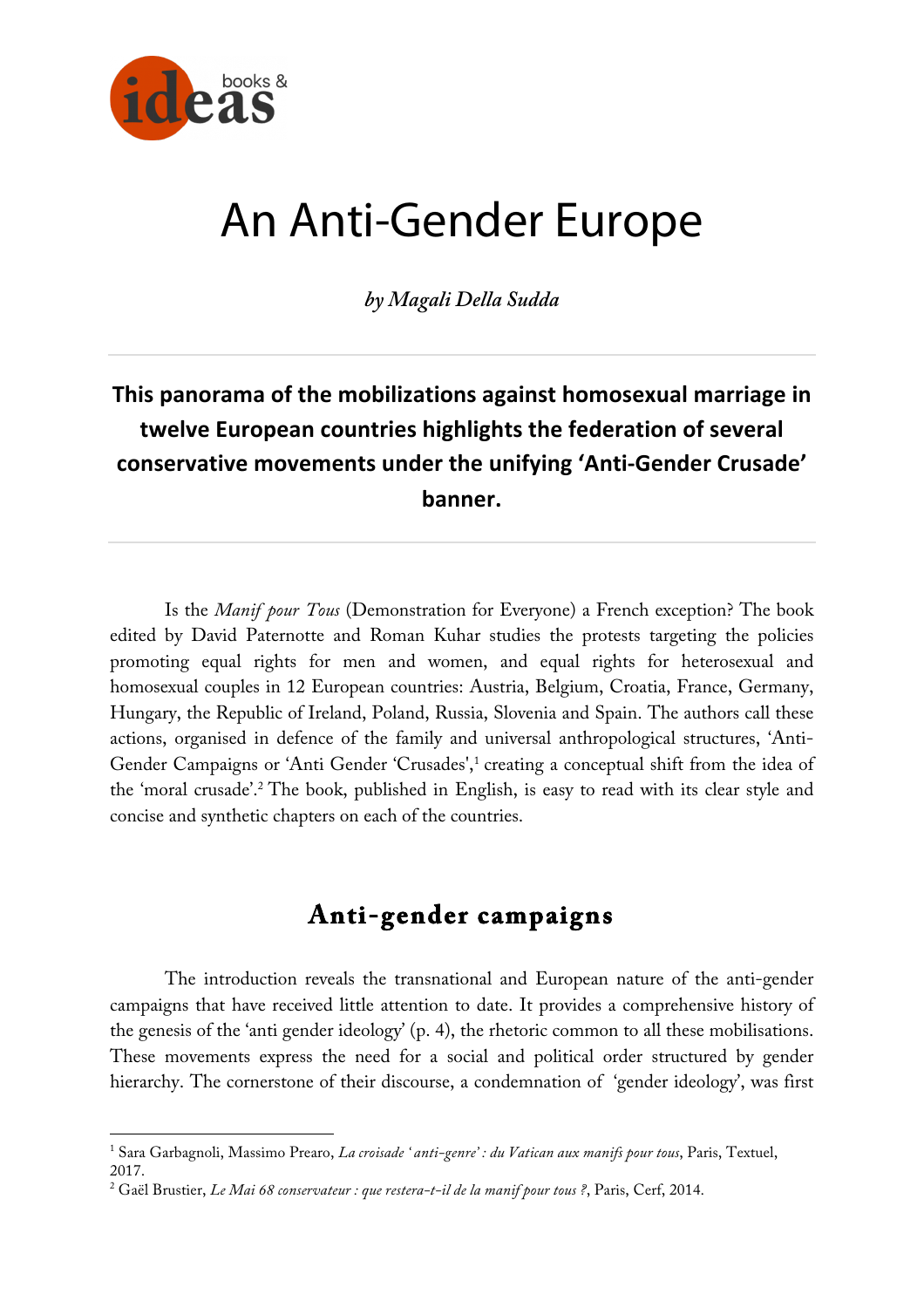developed at the Vatican, in Jean-Paul II (1978-2005) and Benoît XVI's sermons (2005- 2013).

## **A federating rhetoric**

An examination of the connection between the political field and the protests shows that various formerly scattered groups seem to rally around the anti-gender banner that works like glue. Anti-gender rhetoric is common to what can be called the populist political parties on the right and the extreme right (p. 13). Hence, in Austria, as Stefanie Mayer and Birgit Sauer show, the success of the demonstrations is closely linked to the political power relationship that favours the conservative and extreme right parties. The porosity between anti-gender protests and the political field appears again in Spain, where the People's Party amplified the opposition to the Socialist government's policies from 2004 à 2011. Monica Cornejo and José Ignacio Pichardo Galán underscore the connections between the positions adopted by the Spanish episcopate against civil marriage for homosexual couples and greater access to voluntary abortion, and the vigour of the charismatic movement 'The Neocatechumenal Way' and the protest movements.

Nonetheless, these protests have not had the expected effect in terms of redefining gender policies. In Germany, the politicisation of the issue by the far-right party, *Alternative für Deutschland (*Alternative for Germany), founded in 2013, is similar to what was observed in France, where the National Front was the most active party in this campaign. The Hungarian case shows a structure of unfortunate opportunities, despite the conservative parties being in power. Eszter Kováts and Andrea Pető explain the weakness of the antigender demonstrations by the absence of equal gender policies, the continuum between conservative and far-right parties on sexual issues, and the weakness of the feminist and LGBT (lesbians, gays, bi, trans) movements. Despite a Wallon episcopate whose figurehead is a strong supporter of this cause, 'No one is a prophet in their own land', as Sara Bracke, Wannes Dupont and David Paternotte remind us in their words on Belgium. According to Michel Schooyans and Marguerite Peeters, from Belgium, who travel the world to fight against 'gender', their homeland offers few opportunities to the anti-gender campaign, due to the way the State is structured: the division into communities and pillarization, where intermediary entities – parties or religious institutions – play an important institutional and social role.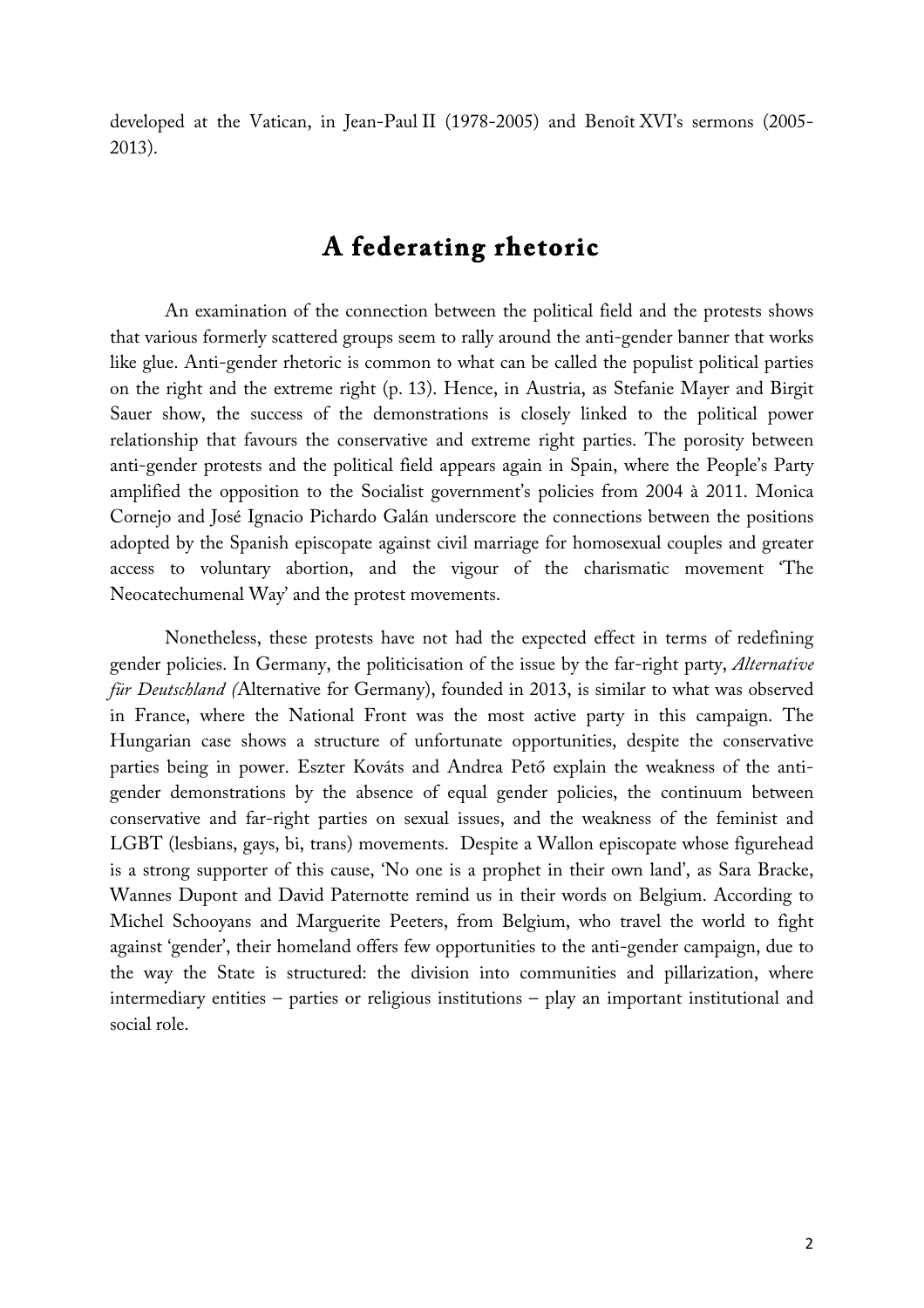#### **A correlation between identity dynamics?**

Several contributions explain the correlation between the dynamics of national or regional identity and the use of the anti-gender discourse. The chapter on Croatia presents a convincing analysis of national identity dynamics backed by local churches and a strong anticommunist sentiment, encouraged by the Catholic Church. This configuration boosted support for the demonstrations against 'gender ideology', presented as a totalitarian concept, inspired by communism or radical feminism. The interlinked campaign, conducted in the context of daily life, or through religious associations, led the government to abandon its implementation of policies to eradicate discrimination based on gender, sex or sexuality, recommended by the European institutions. In Slovenia, according to R. Kuhar the anti-European factor seen in other countries is euphemised to benefit a denunciation of the corrupt local elite. Russia stands out as the last rampart against international egalitarian policies imposed by international organizations and the European Union. Following this rhetoric, the defence of a family model based on heterosexuality is intrinsic to the Russian identity and backed by the Orthodox Church.

Similarly, the question of German national identity and its 'post-essentialist' (p. 105) foundations is one of the keys to interpreting the 'Anti-Genderismus' in Germany. On the pretext of fighting Brussels' authoritarian directives, the AfD party provides a supportive channel to propagate media campaigns against the European gender mainstreaming policies, promoted since the end of the 1990s. In the AfD's discourse, Paula-Irene Villa identifies an anti-68 rhetoric ((p. 105) that reflects a moral panic, '*German Angst'*, crystallised around the question of German identity (p. 105). Liberal and egalitarian policies are presented as encouraging paedophilia and the sexualisation of children, and this is also the case in Italy where the idea of child protection is a driving force in the 'Difendiamo i nostri figli' committees. (p. 163). Defending children and the family were also the key focus of the demands expressed by the *Manif pour Tous* in France in 2012-2013.

## **The disqualification of scientific knowledge on gender**

These movements also reject the scientific status of gender studies. In Poland, this disqualification is coloured by anti-intellectualism and associated with a global distrust of biotechnological progress. Agnieszka Graff and Elzbieta Korolczuk show that the Polish protests are an example of resistance against both neo-liberalism and the European policies of equality and secularisation. Kevin Moss underscores that Russia reveals a specific configuration by entrusting universities and intellectuals with a clear role in the struggle against gender studies.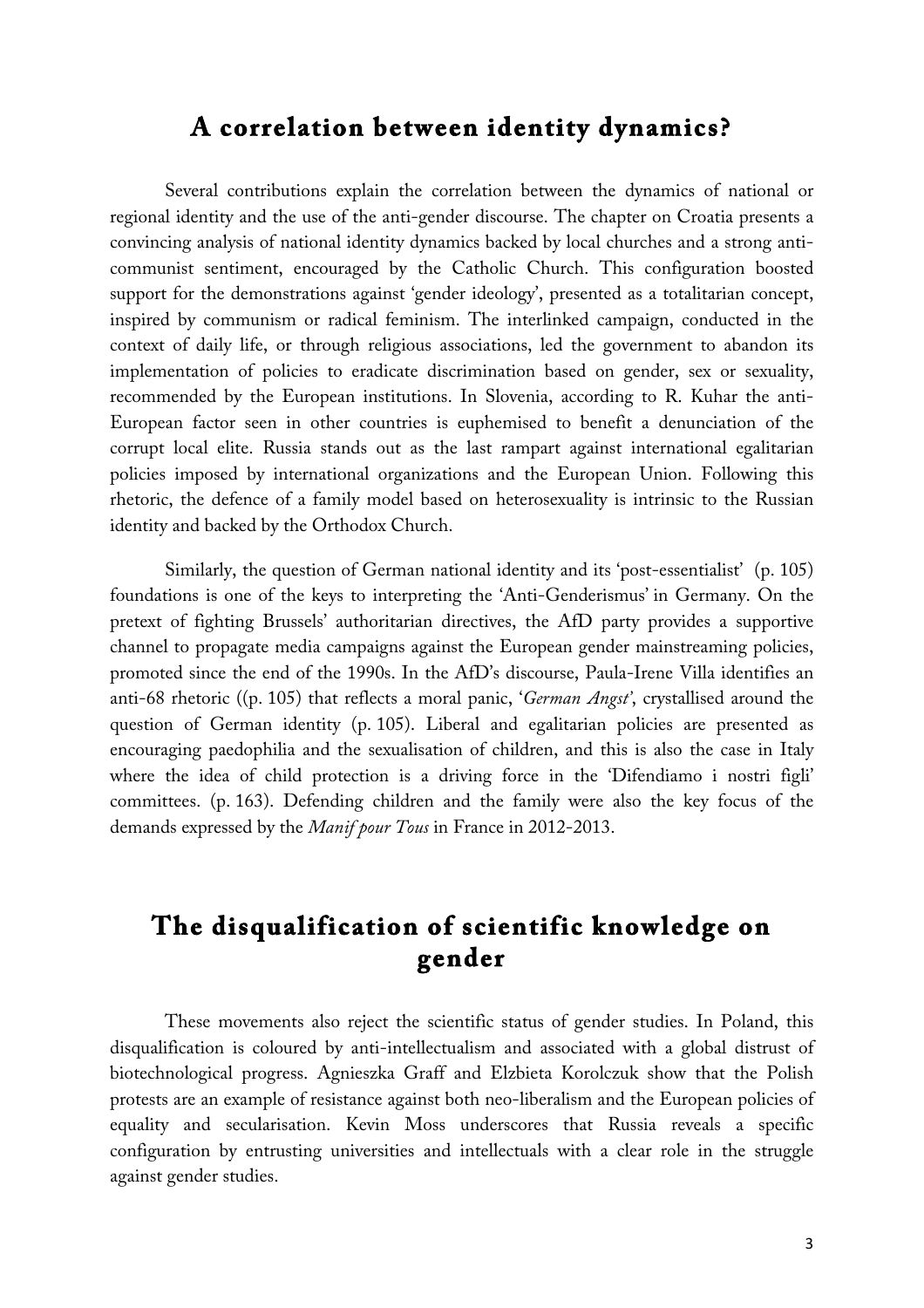#### **Street demonstrations and collective action**

Given the scale of the street demonstrations that gathered several thousands of people, France seems to be a paragon of anti-gender campaigns. The *Manif pour Tous* is a reference for the Italian demonstrators. In Italy, as Sara Garbagnoli recalls, bills against discrimination based on gender or sexual orientation, and civil marriage for same sex couples, have also faced fierce opposition. Italian familialism and the pervasiveness of differentialism provide a fertile terrain for the Vatican-led campaign, the *Manif pour Tous-Italia*, and the *Sentinelle in piedi*, the men and women who keep vigil, standing in silence. The latter have, in fact, outdone the French *Sentinelles debout* in terms of the numbers that take part in the vigils.

The French protests date back to the 2010s, according to Josselin Tricou and Michael Stambolis-Ruhstorfer They are structured by the secularisation of French culture, public opinion about homosexual parenthood, the political situation and the divisions within the Catholic Church. The trend of confessional disaffiliation amongst the youngest generations invalidates the efficiency of a theological argumentation. Hence, as in most other countries, the Church adopts a secular rhetoric. In this respect, the priest and psychotherapist Tony Anatrella's use of psychoanalysis to defend a social and symbolic heterosexual social order, is a sign of the malleability of the anti-gender framework. The success this strategy has encountered can be explained by the old and deep-seated links that have long existed between the French clergy and the Vatican. A major effort at communication, with Frigide Barjot as one of the key protagonists, the creation of youth groups, young women's or mixed groups like the Hommen, the Antigones, the Salopards or the Gavroches, attenuates the image of a mobilisation by the Catholic rear guard and provides a multi-faceted image of a committed youth. The Church is both an actor in, and transformed by the mobilisations. By opposing same sex marriage and adoption by same sex couples, progressive Catholics who have broken with the church have found a means to reconcile with their coreligionists, thus consolidating the conservative poles in the Church. Several trajectories are described to support this argument, for example the path followed by Jérôme Vignon, President of *Semaines sociales* (p. 92). The other chapters do not provide such a detailed analysis of the Church, but the division over the issue of marriage for homosexual couples is visible in the religious field in Germany (Chapter 6), where the Protestant Churches, that usually encourage diverse family forms, are divided on this subject.

### **European campaigns or campaigns in Europe?**

This work leads us to question the usual gaps between the East and the West or the specificity of the Catholic countries, which are considered more conservative in their approach to gender policy issues, by showing that the demonstrations against gender equality and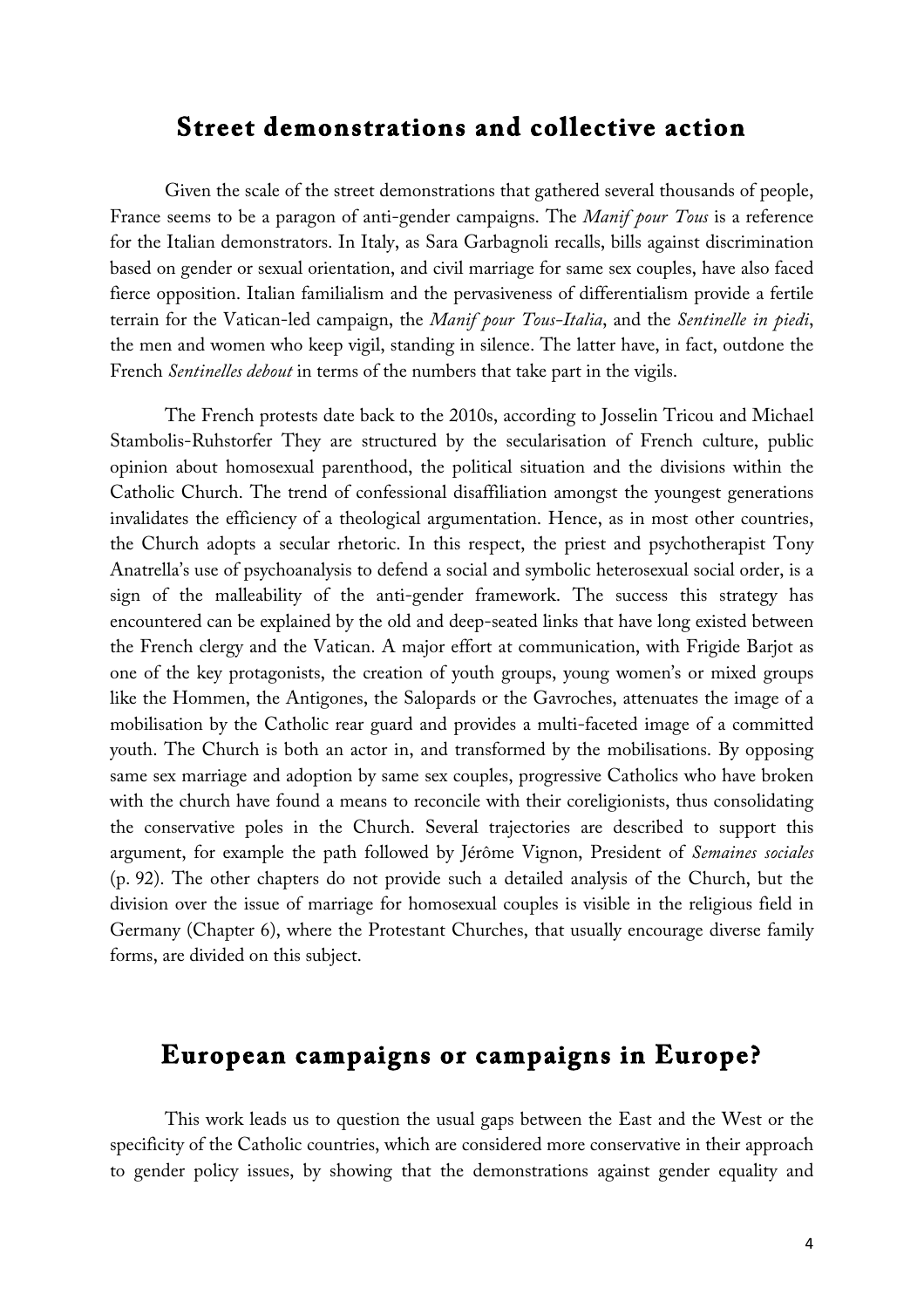sexuality are occurring all over Europe. Nonetheless, it does give rise to several remarks. The case studies would have benefitted from being organised by theme rather than by alphabetical order, like the comparative analysis provided in the concluding chapter. The transnational dynamic ultimately remains in the background and is only approached in the last chapter (p. 270-272). Throughout the work we find a few key male and female figures who act as 'brokers' linking the mobilisations, but the action in the European space is not studied as such. What of the presence of these groups in European institutions, their efforts to place these issues on the European Parliament's agenda? We think, in particular, here of the '*Nouveau féminisme européen* ' campaigns that target gender theory and were at the forefront of the struggle against the Estrela Report on gender equality (2013), or the links these protest groups maintain with the European People's Party.

Finally, the choice of a discursive framework often favours a reading from above – the Vatican – looking down at the secular world. This may downplay the discord among the clergy on these questions, or even obscure the tensions between the protesting believers and certain legalist clerics. For example, the French episcopate was not the driving force behind the 2012 protest movement, which was actually initiated by secular activists, and the clergy itself is divided. The initiative of the prayer on August 15 2012, launched by the Archbishop of Paris, should not obscure the fact that the 'Family and Society' council, within the French Episcopal Conference, maintained a legalist and more open attitude. In two chapters we find an erroneous interpretation of the ban on the headscarf and religious symbols in schools or public life (p.82). The terms employed would benefit from being more specific: the law prohibiting the concealment of the face in public space is an internal security law, not a regulation applicable to cults. While France was the first, it is not the only country to have adopted this type of legislation. On the other hand, as the authors underscore, in most of the countries observed, the discourse employed in the campaigns is not based on religious arguments. This is an invitation to take the analysis of the role of the relationship between the State and religions further. It should also be distinguished from the connection between the dynamics of religious identity and national and regional identity, which play a key role in enhancing the receptivity of the campaigns

Of course, these remarks in no way detract from the quality of the work, and one of its merits is clearly the shift away from the French exception, to offer a wider perspective on the anti-gender Campaigns.

**Reviewed**: Roman Kuhar, David Paternotte, Eds. *Anti-Gender Campaigns in Europe Mobilizing against Equality*, London, Rowman & Littlefield International, Ltd, 2017, 292 p.

First published in *www.laviedesidees.fr* on 22 February 2018. Translated from French by Renuka George with the support of the Florence Gould Foundation.